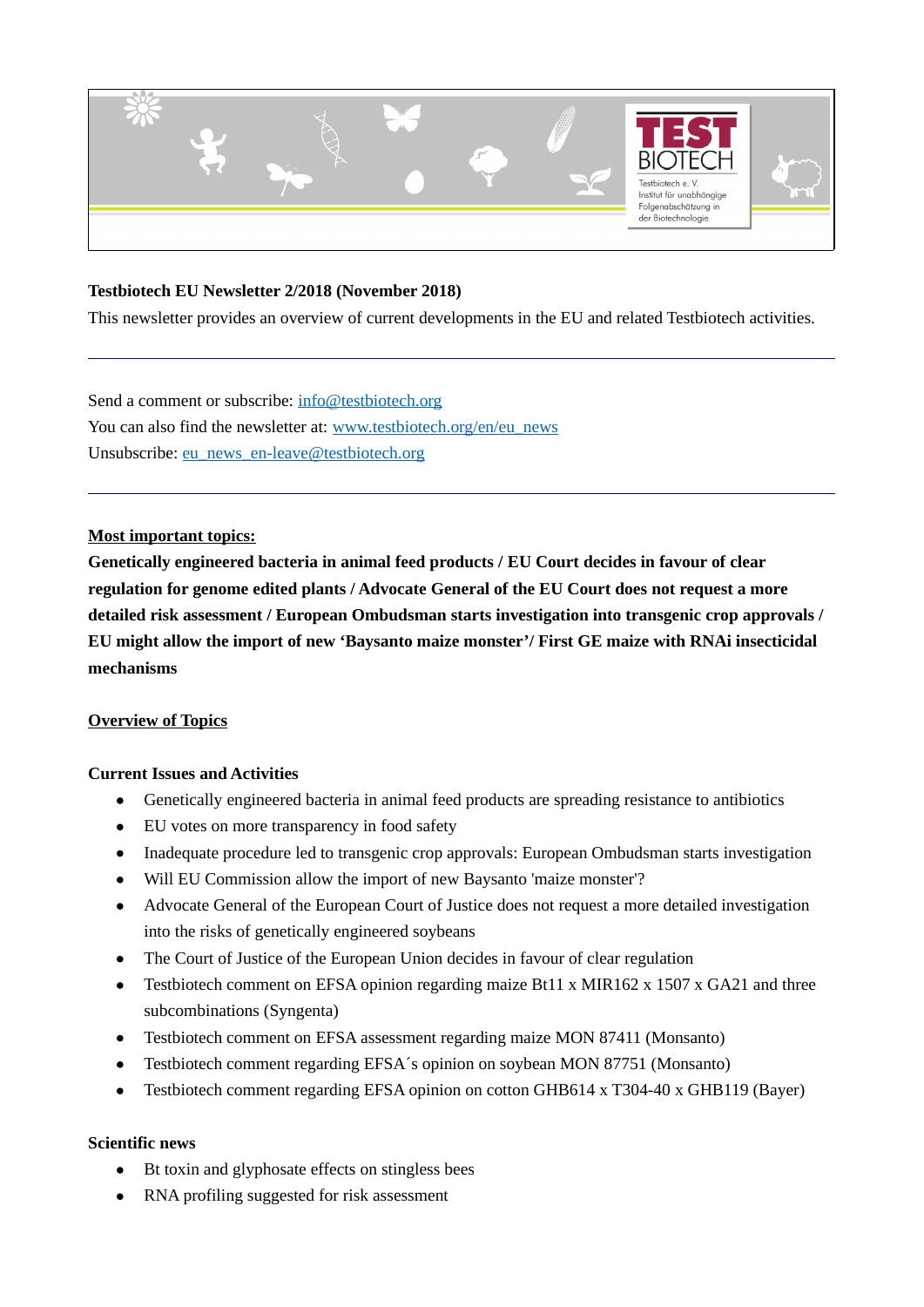#### **News from EFSA**

- New sequencing information regarding soybean A2704-12
- Relevance of new scientific information (Santos-Vigil et al., 2018\*) in relation to the risk assessment of genetically modified crops with Cry1Ac
- Assessment of genetically modified soybean MON 89788 for renewal of authorisation
- Assessment of genetically modified LLCotton25 for renewal of authorisation
- Assessment of genetically modified maize MZHG0JG
- Assessment of genetically modified maize MON 87411 (Monsanto)
- Technical Note on the quality of DNA sequencing for the molecular characterisation of genetically modified plants
- Assessment of maize Bt11 x MIR162 x 1507 x GA21 and three subcombinations (Syngenta)

#### **Authorisations**

EU Commission authorises two new maize events

## **Current Issues and Activities**

## **Genetically engineered bacteria in animal feed products are spreading resistance to antibiotics**

Currently, the EU is facing the biggest case of uncontrolled spread of non-approved genetically engineered organisms in its history: viable bacteria with a four-fold resistance to antibiotics, of which three are due to genetic engineering, have been found in animal feed products. The resistance is to antibiotics that are therapeutically important. According to the European Food Safety Authority (EFSA), the animal feed products pose a risk for "consumers, users and the environment".

[https://www.testbiotech.org/en/press-release/genetically-engineered-bacteria-animal-feed-products-are](https://www.testbiotech.org/en/press-release/genetically-engineered-bacteria-animal-feed-products-are-spreading-resistance)[spreading-resistance](https://www.testbiotech.org/en/press-release/genetically-engineered-bacteria-animal-feed-products-are-spreading-resistance)

## **EU votes on more transparency in food safety**

On 11 December, the European Parliament will vote on more transparency in the area of food safety. This could lead to improvements in the risk assessment of herbicides. However, in the area of genetic engineering there is even a threat of deterioration: in order to enable independent controls of the uncontrolled spread of GMOs, it is imperative that accurate data on the genetic modification in the respective organisms is published.

However, according to the European Commission this information should be kept secret in the future. The Commission has introduced corresponding provisions in a recast of Regulation 178/2002 on food safety, which will also be voted on in the European Parliament in December. These and other questions are highlighted in a legal opinion commissioned by Testbiotech.

Legal analysis by Prof Ludwig Kraemer:<https://www.testbiotech.org/node/2248>

## **Inadequate procedure led to transgenic crop approvals: European Ombudsman starts investigation**

The office of the European Ombudsman has confirmed it will investigate a complaint by GeneWatch UK, supported by Testbiotech, regarding the authorisation for import of three transgenic crops with altered oil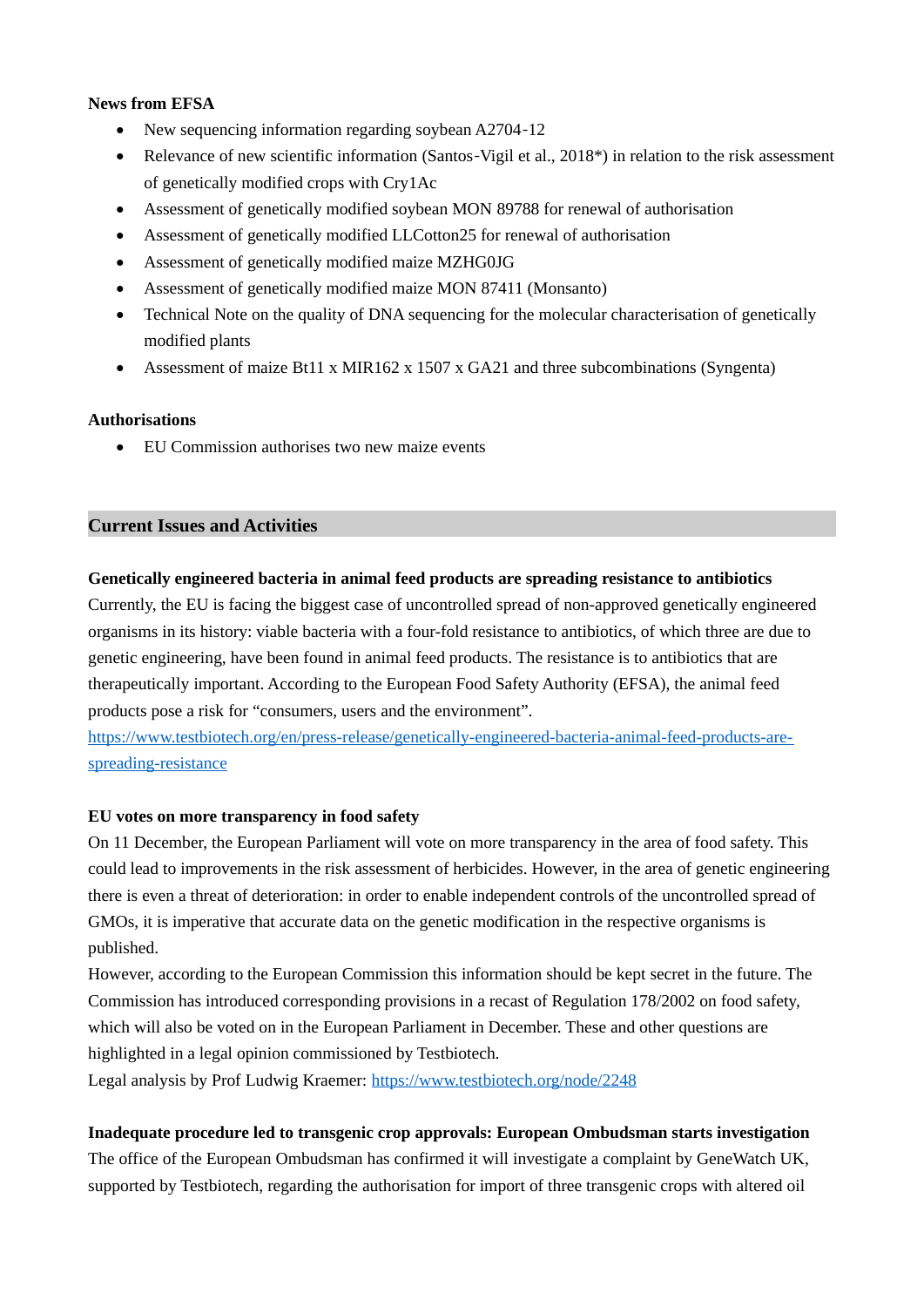content for use as food and feed.

The three transgenic soybeans, produced by Monsanto (Bayer) and Pioneer (DowDuPont / Corteva), were approved for import by the European Commission in 2015. The organisations objected to the authorisations at the time, but the Commission refused to review the substance of their complaint until this year, after losing a legal case brought by Testbiotech. In their complaint to the ombudsman, the organisations state that a letter sent to them by the Commission in July 2018 is still inadequate to address their concerns and to protect the environment and human health.

[https://www.testbiotech.org/en/press-release/inadequate-procedure-led-transgenic-crop-approvals-european](https://www.testbiotech.org/en/press-release/inadequate-procedure-led-transgenic-crop-approvals-european-ombudsman-starts)[ombudsman-starts](https://www.testbiotech.org/en/press-release/inadequate-procedure-led-transgenic-crop-approvals-european-ombudsman-starts)

#### **Will EU Commission allow the import of new Baysanto 'maize monster'?**

On 22 October, EU Member States voted on whether a new genetically engineered (GE) maize that is superresistant to the herbicides glyphosate and glufosinate and produces six insecticides can be imported. The maize is produced by crossing five different GE plants. Bayer wants approval for import and usage in food and feed. According to Testbiotech, the health impacts resulting from the specific combination of potential toxic substances were not investigated.

<https://www.testbiotech.org/en/press-release/will-eu-commission-allow-import-new-baysanto-maize-monster>

# **Advocate General of the European Court of Justice does not request a more detailed investigation into the risks of genetically engineered soybeans**

On 17 October, the Advocate General of the European Court of Justice published his findings on a legal case filed by Testbiotech together with the European Network of Scientists for Social and Environmental Responsibility (ENSSER) and the environmental organisation Sambucus (C-82/17 P). The organisations are concerned about the risks connected with genetically engineered soybeans produced by Monsanto and sold under the brand name "Intacta". The plants inherit a specific combination of two genetically engineered traits: they express a so-called insecticidal Bt toxin and are resistant to glyphosate-based herbicides. These soybean plants are the first with a combination of such traits. According to the opinion of the Advocate General of the European Court of Justice, it is not necessary to investigate the risks of the genetically engineered soybeans in more detail. The court will make its final decision in the coming months. [https://www.testbiotech.org/en/news/advocate-general-european-court-justice-does-not-request-more](https://www.testbiotech.org/en/news/advocate-general-european-court-justice-does-not-request-more-detailed-investigation-risks)[detailed-investigation-risks](https://www.testbiotech.org/en/news/advocate-general-european-court-justice-does-not-request-more-detailed-investigation-risks)

## **The Court of Justice of the European Union decides in favour of clear regulation**

On 25 July, the European Court of Justice ruled on the regulation of new methods of genetic engineering. According to the ruling, plants that are changed in their genetic condition through application of new genetic engineering methods cannot be exempted from existing EU GMO regulation. Testbiotech welcomes this decision.<https://www.testbiotech.org/en/node/2252>

The Court ruling followed a similar legal interpretation provided in a Testbiotech dossier. <https://www.testbiotech.org/node/2161>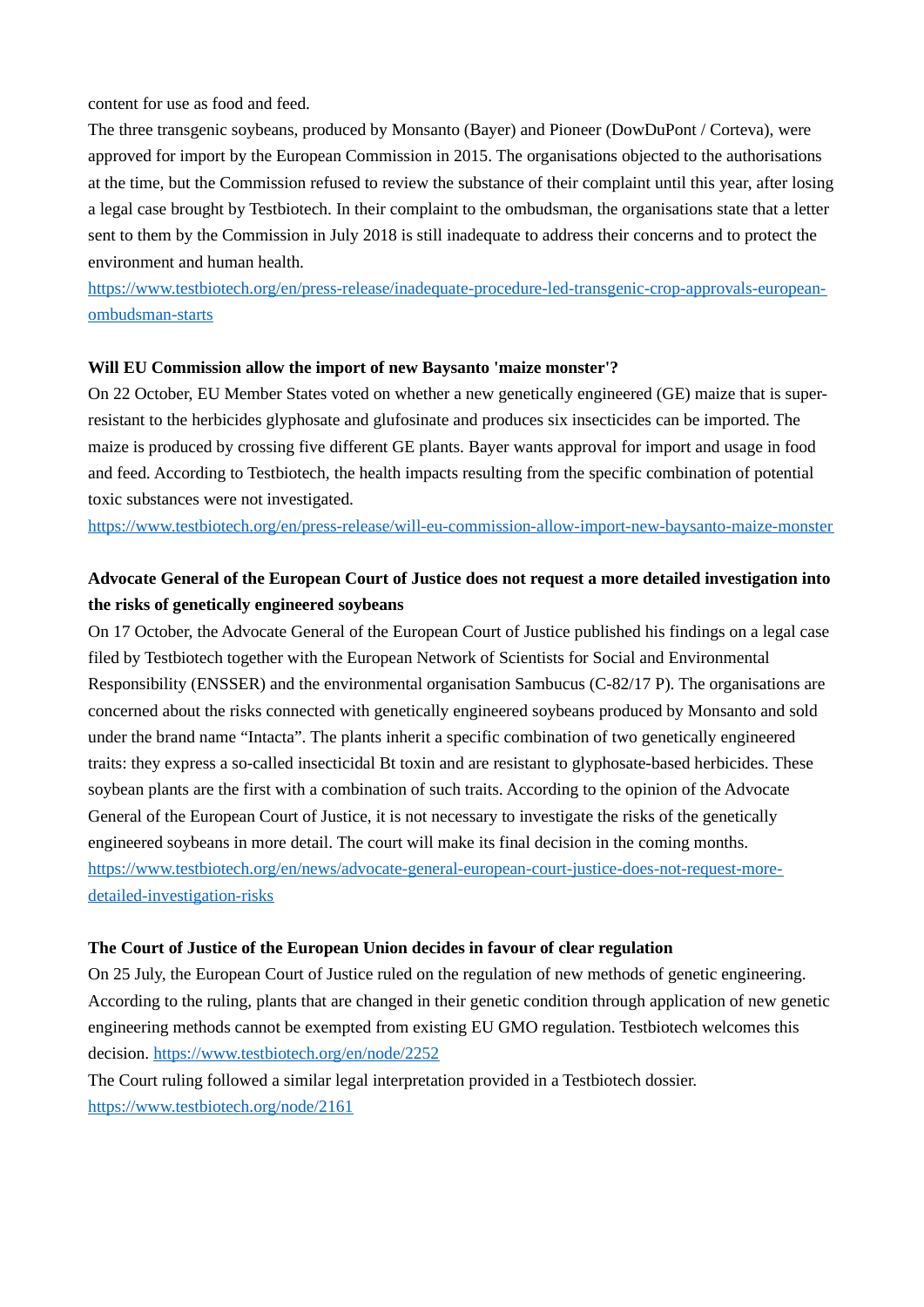# **Testbiotech comment on EFSA opinion regarding maize Bt11 x MIR162 x 1507 x GA21 and three subcombinations (Syngenta)**

Testbiotech criticised EFSA for declaring three subcombinations of the plants to be safe without requesting experimental data. This concern is shared by one member of the GMO panel who also voiced reservations about the assessment of the subcombinations without any specific data. <https://www.testbiotech.org/node/2256>

## **Testbiotech comment on EFSA assessment regarding maize MON 87411 (Monsanto)**

Testbiotech published an opinion on maize MON87411. This maize produces Bt toxin Cry3Bb1 as well as an insecticidal dsRNA targeting the corn rootworm. The dsRNA produced in the genetically engineered maize is meant to be taken up by pest insect larvae while feeding on the maize. In the larvae, the dsRNA is taken up from the intestinal gut into the cells of the insects where it interacts with gene regulation. The dsRNA is meant to kill the larvae by down-regulating the Snf7 gene transcript via RNA interference (RNAi). Testbiotech is highly critical of EFSA's assessment as many open questions regarding the technology were not considered by the authority.

<https://www.testbiotech.org/node/2257>

## **Testbiotech comment regarding EFSA´s opinion on soybean MON 87751 (Monsanto)**

Testbiotech published an opinion on soybean MON 87751. Soybean MON 87751 produces two insecticidal toxins: Cry1A.105 and Cry2Ab2. <https://www.testbiotech.org/node/2263>

## **Testbiotech comment regarding EFSA opinion on cotton GHB614 x T304-40 x GHB119 (Bayer)**

Testbiotech published an opinion on stacked cotton GHB614 x T304-40 x GHB119. This cotton has a double resistance to glufosinate as well as being resistant to glyphosate and producing the insecticidal proteins Cry1Ab and Cry2Ae.

<https://www.testbiotech.org/node/2264>

#### **Scientific news**

## **Bt toxin and glyphosate effects on stingless bees**

The possible effects of different Bt toxins on honey bees has been examined several times during the last decade. In most cases, no or only minor effects were found in these studies. The effects of Bt proteins on other bee species was of limited scientific interest. Recently, however, scientists in Brazil tested for the first time whether Bt toxins Cry1F and Cry2Aa were harmful to the stingless bee *Melipona quadrifasciata* at immature stages of development. Further, the Brazilian scientists tested whether glyphosate was harmful to this bee species (*Seide al. (2018), Glyphosate is lethal and Cry toxins alter the development of the stingless bee Melipona quadrifasciata*).

The study came to several interesting conclusions. First, glyphosate proved to be highly toxic for *Melipona quadrifasciata* bees; it proved to be even more toxic to the bees than the neonicotinoid imidacloprid, which was used as control. The results in respect to Bt were mixed. Whereas treatment with both Cry2Aa and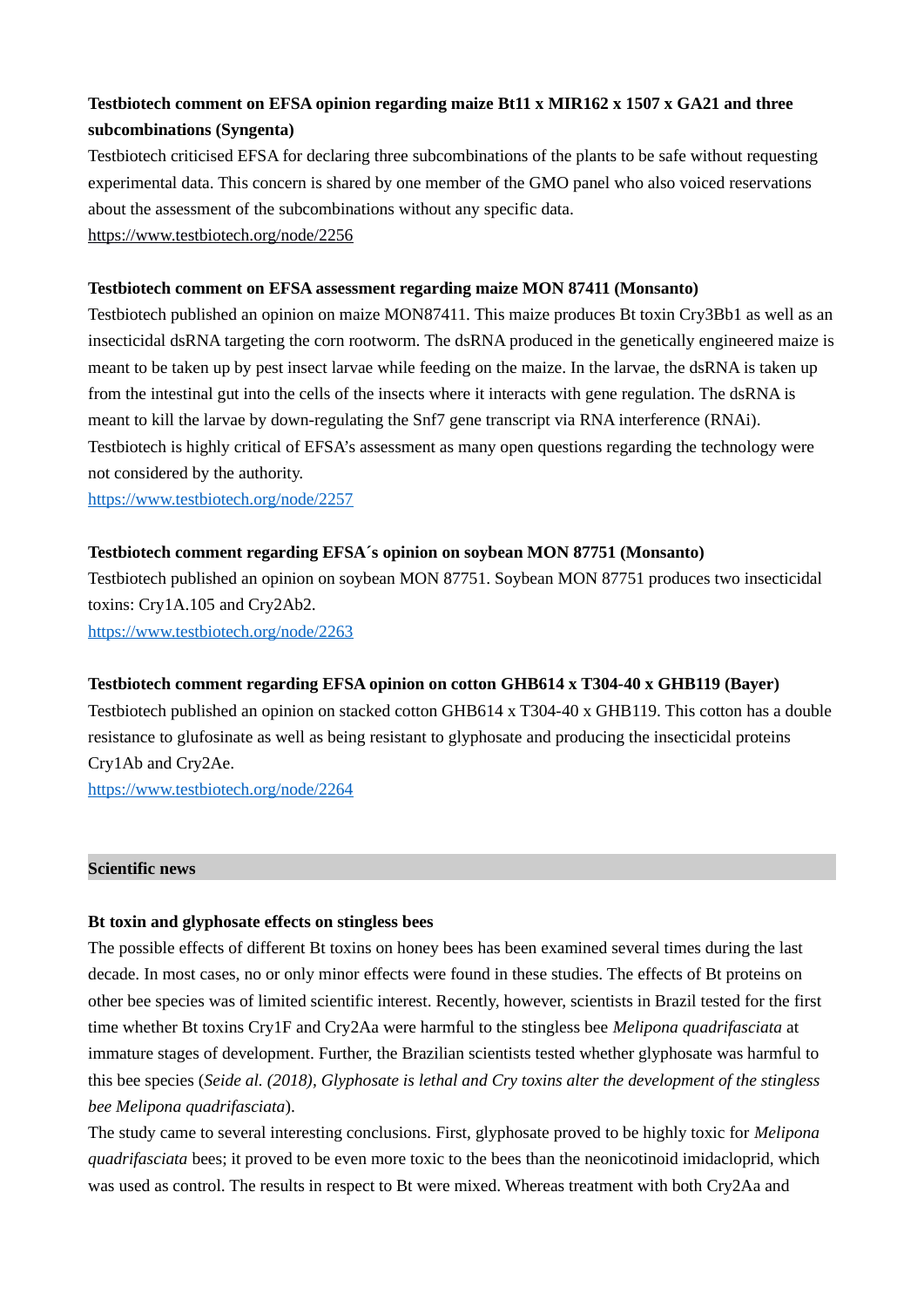Cry1F led to delayed development in the bee larvae, bees treated with Cry2Aa had a higher survival rate. According to the authors, the mixed results warrant more research in this area. <https://www.sciencedirect.com/science/article/pii/S0269749118325478>

#### **RNA profiling suggested for risk assessment**

A paper published by scientists from Norway, Brazil and Germany (*Agapito-Tenfen et al.*, *Systematic miRNome profiling reveals differential microRNAs in transgenic maize metabolism*), explores possible changes in transgenic plant metabolism. The scientists wanted to know whether genetically engineered maize events show signs of dysregulated miRNA. MiRNA is noncoding RNA relevant for gene expression and plays an important role in gene silencing. As miRNA data is not currently requested by EFSA, an assessment is not part of the standard EU risk assessment of genetically engineered plants. The following maize events were investigated:

- MON89304, expressing the Bt toxins Cry2Ab2 and Cry1A.105,
- NK603, expressing EPSPS enzyme for glyphosate resistance,
- stacked event MON89304 x NK603.

According to the study, thirteen different conserved miRNAs were found to be dysregulated in GM samples, with Bt leading to the most distinct changes. However, interpretation of the results is difficult because e.g. a new approach was developed for the study. However, Agapito-Tenfen et al. claim that the production of RNA molecules in GM crops is a *"legitimate concern due to their potential off-target effects on silencing genes other than those intended"*. Also other new so-called "omics" methods such as proteomics, transcriptomics and metabolomics have proven to be valuable tools for risk assessment.

<https://enveurope.springeropen.com/articles/10.1186/s12302-018-0168-7>

## **News from EFSA**

## **New sequencing information regarding soybean A2704-12**

On 26 November, EFSA published an assessment of new sequencing information regarding soybean A2704- 12. According to new data provided by the applicant, several changes in nucleotide sequences were discovered that give rise to new open reading frames. However, according to EFSA, the *"new sequencing data and the bioinformatic analyses performed on the new sequence did not give rise to safety issues."* <https://efsa.onlinelibrary.wiley.com/doi/10.2903/j.efsa.2018.5496>

## **Relevance of new scientific information (Santos-Vigil et al., 2018\*) in relation to the risk assessment of genetically modified crops with Cry1Ac**

On 14 November, EFSA published an assessment of a new scientific study (Santos-Vigil et al., 2018) relevant for the risk assessment of allergenicity of genetically engineered plants. Santos-Vigil et al. investigated the allergenic potential and immunological effects of Cry1Ac protein that is present in nine transgenic plants currently authorised in the EU. According to EFSA, the study *"does not bring new elements that would lead the EFSA GMO Panel to reconsider the outcome of its previous scientific opinions on genetically modified crops with Cry1Ac. Therefore, EFSA considers that the previous risk assessment conclusions on GM crops with Cry1Ac remain valid and applicable."*

<https://efsa.onlinelibrary.wiley.com/doi/10.2903/sp.efsa.2019.EN-1504>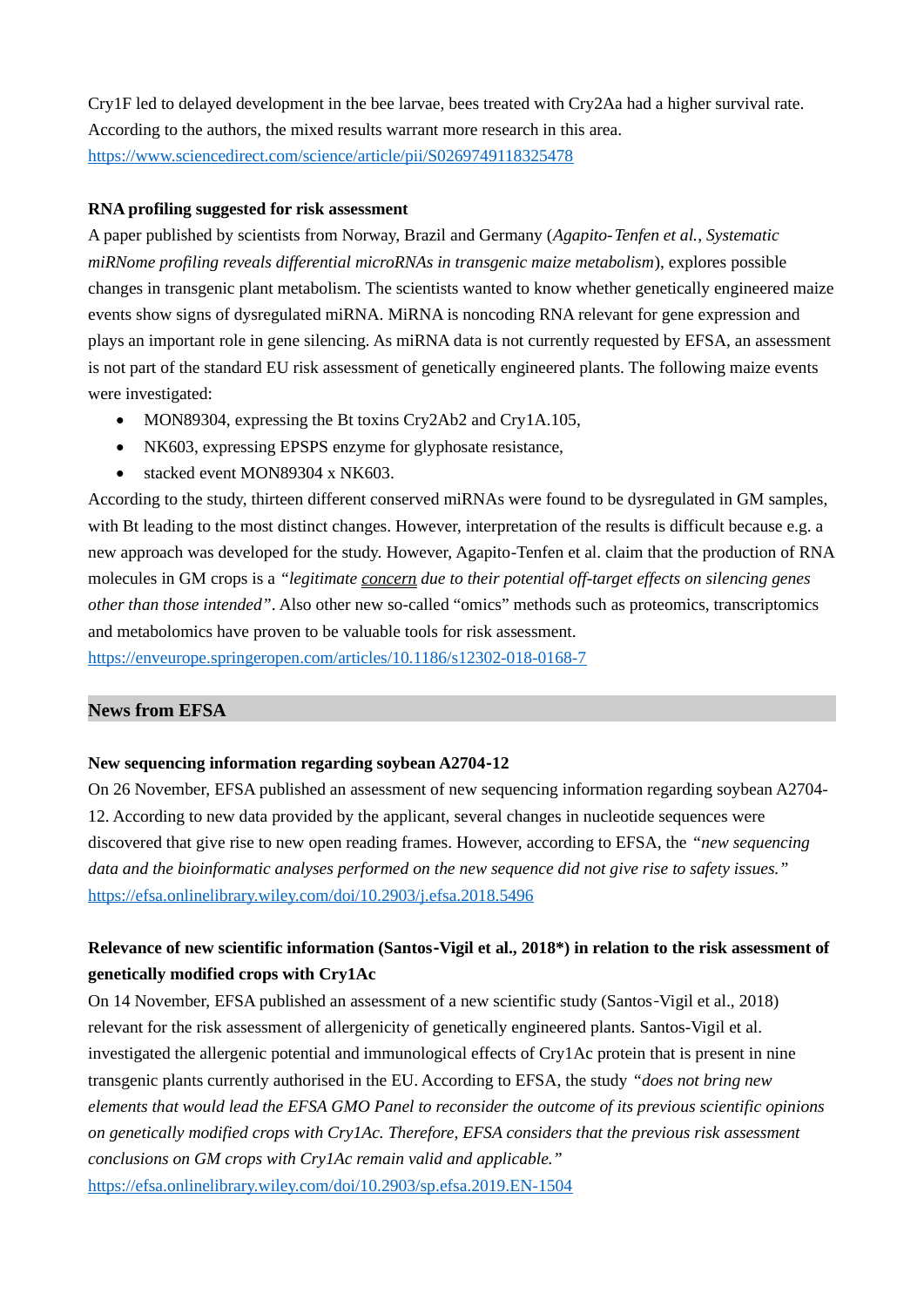#### **Assessment of genetically modified soybean MON 89788 for renewal of authorisation**

On 16 November, EFSA published an assessment of soybean MON 89788 (marketed by Monsanto) for renewal of authorisation. MON 89788 is engineered to be resistant towards glyphosate. The GMO Panel concluded that *"there is no evidence […] for new hazards, modified exposure or scientific uncertainties that would change the conclusions of the original risk assessment on soybean MON 89788."* <https://efsa.onlinelibrary.wiley.com/doi/10.2903/j.efsa.2018.5468>

#### **Assessment of genetically modified LLCotton25 for renewal of authorisation**

On 14 November, EFSA published an assessment of glufosinate resistant LLCotton25 (marketed by Bayer) for renewal of authorisation. The GMO Panel came to the conclusion that *"there is no evidence [...] for new hazards, modified exposure or scientific uncertainties that would change the conclusions of the original risk assessment on LLCotton25."*

<https://efsa.onlinelibrary.wiley.com/doi/10.2903/j.efsa.2018.5473>

#### **Assessment of genetically modified maize MZHG0JG**

On 14 November, EFSA published an assessment of glufosinate and glyphosate resistant maize MZHG0JG, marketed by Syngenta. In its assessment, the GMO Panel comes to the conclusion that maize MZHG0JG *"is as safe as its conventional counterpart and the tested non GM maize reference varieties with respect to ‐GM maize reference varieties with respect to potential effects on human and animal health and the environment."* <https://efsa.onlinelibrary.wiley.com/doi/10.2903/j.efsa.2018.5469>

## **Assessment of genetically modified maize MON 87411 (Monsanto)**

On 28 June, EFSA published an opinion on genetically modified maize MON 87411 produced by Monsanto. 87411 expresses the cry3Bb1 gene to confer resistance to corn rootworms and a DvSnf7 dsRNA expression cassette. Further, the maize was made tolerant towards glyphosate. EFSA concluded that MON87411 is *"as safe as its conventional counterpart and the tested non GM maize reference varieties with respect to ‐GM maize reference varieties with respect to potential effects on human and animal health and the environment."* <https://efsa.onlinelibrary.wiley.com/doi/10.2903/j.efsa.2018.5310>

# **Technical Note on the quality of DNA sequencing for the molecular characterisation of genetically modified plants**

On 11 July, EFSA published a technical note on data requirements for applicants. The Technical Note "*puts together requirements and recommendations for when DNA sequencing is part of the molecular characterisation of GM plants, in particular for the characterisation of the inserted genetic material at each insertion site and flanking regions, the determination of the copy number of all detectable inserts, and the analysis of the genetic stability of the inserts ...."*

<https://efsa.onlinelibrary.wiley.com/doi/10.2903/j.efsa.2018.5345>